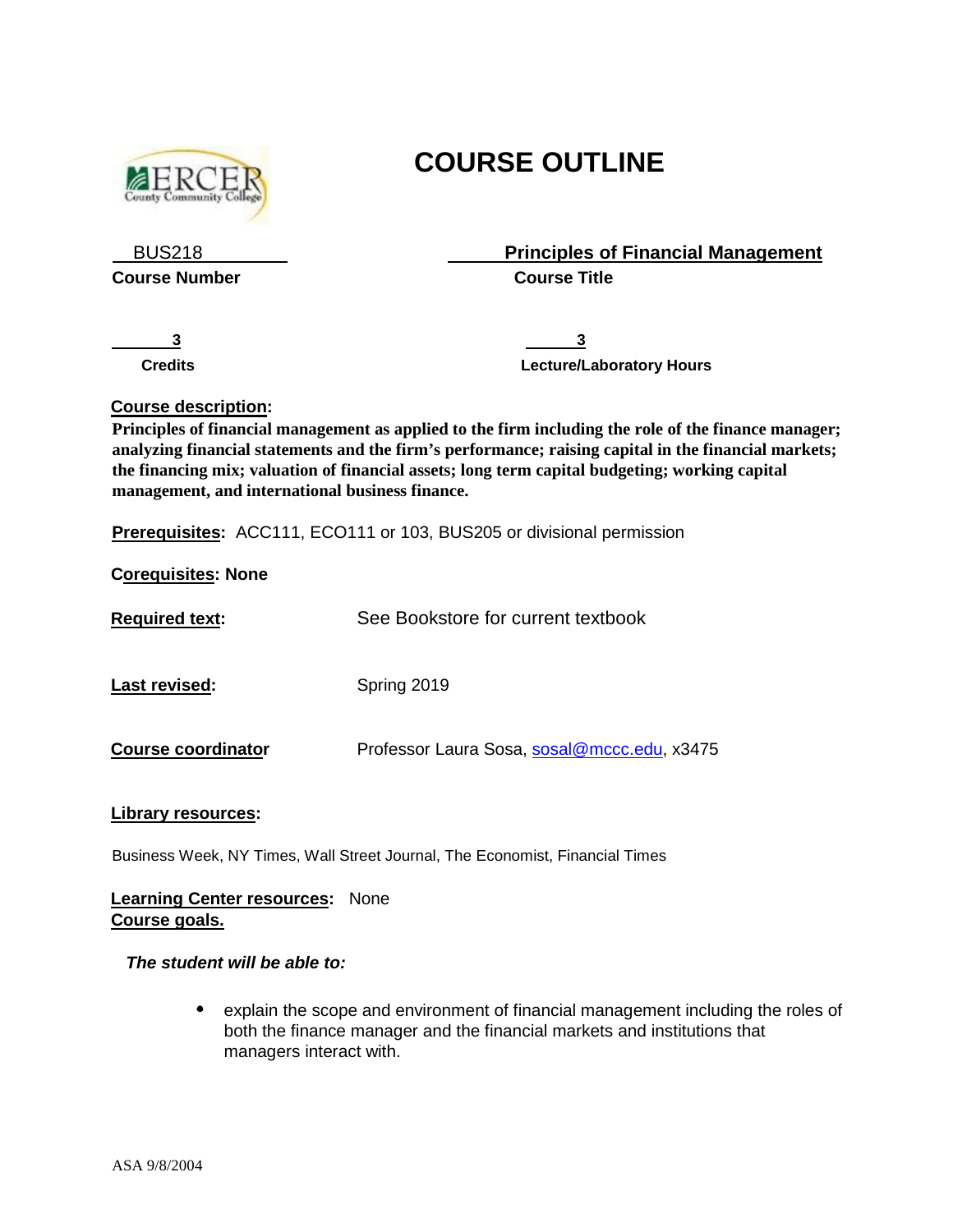- $\bullet$ evaluate a firm's current financial performance using financial statements and understand the role of planning in forecasting future performance.
- $\bullet$ apply the concepts of time value of money, risk and rate of return to calculate the value of various financial assets.
- $\bullet$ apply the concepts of "cost of capital" and cash flows to long term capital budgeting and risk analysis.
- recommend a firm's financing mix through the analysis of dividend payment versus issuance of debt.
- develop a firm's plan for short term financing and working capital management.
	- $\bullet$ discuss the complexities involved in International Business Finance and specifically calculate the impact from exchange rate differences.
- debate the ethical issues associated with financial management within a firm.

# **Course-specific goals and objectives**

# **Units of study:**.

# **Unit I The environment of financial management**

### *The student will be*

- *able to…* define the financial goals
- of a firm.
- explain the differences between in most common legal forms of business. explain the role of the financial manager.
- illustrate the principles that form the basis for financial management (risk/return tradeoff, time value of money, incremental cash flows, scarcity of profitable profits, efficient capital markets, agency problem, taxes, diversification, ethical behavior). illustrate the new
- role finance managers play in a global marketplace.
- measure a companies performance using a set of financial statements and
- ratio analysis.
- calculate free cash flow and tax liability
- explain the impact of international finance on financial
- statements apply various methods of financial forecasting to the

budgeting process **Unit II Valuation of financial assets** 

**The student will be able to...** • apply the concept of time value of money to calculating Present and Future values of various annuity streams. integrate the impact of time value of money on multinational firms. explain the effect of inflation on rates of

- return, the Fisher Effect, and the International Fisher effect.
-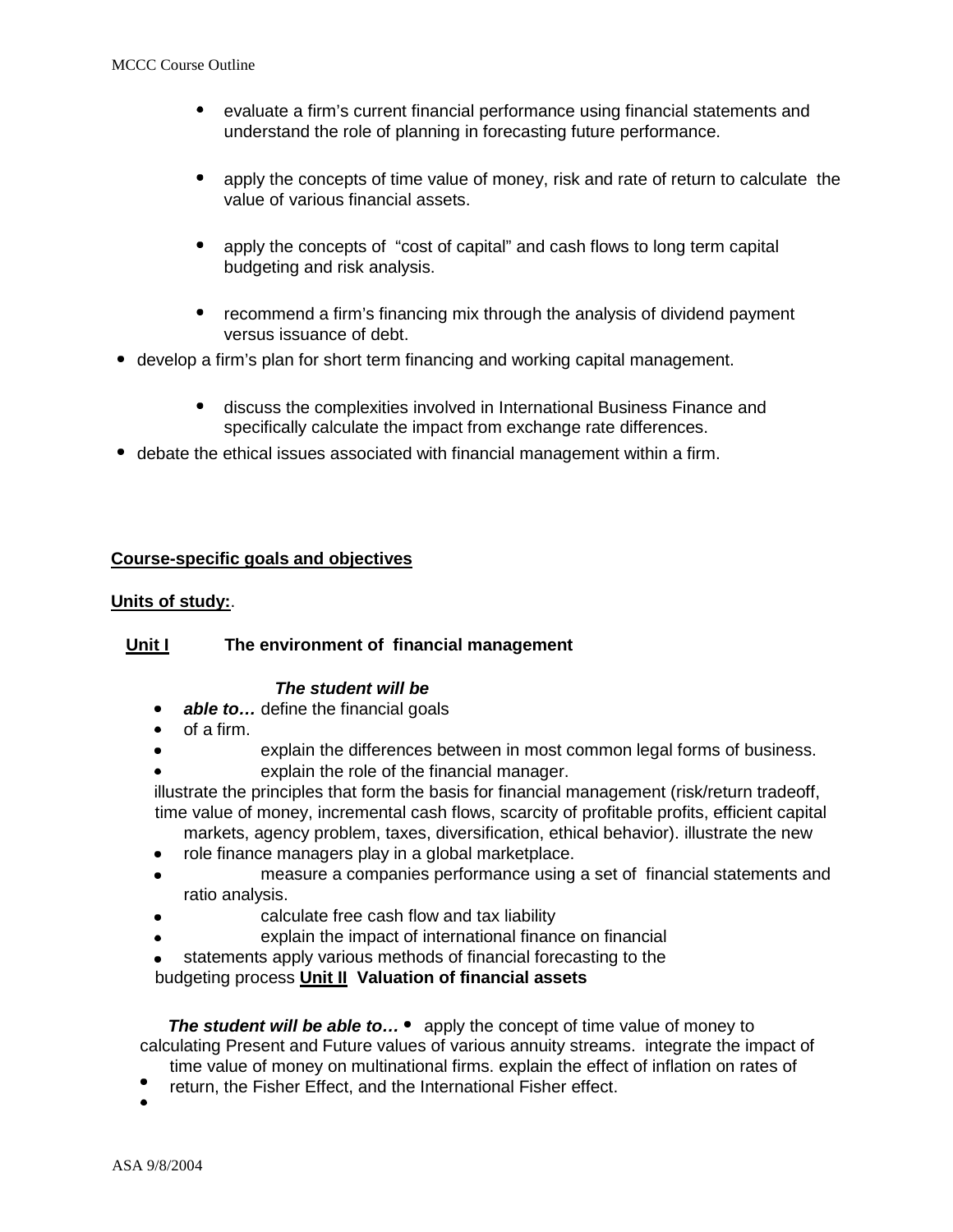- explain the term structure of interest rates.  $\bullet$
- calculate expected return on an asset  $\bullet$
- calculate, using standard deviation of return, the risk of an asset measure the
- market risk measure a portfolio's Beta and understands its significance in portfolio  $\bullet$
- theory. measure the investor's required rate of return and understand the role of
- diversification in managing risk. understand diversification using global capital markets  $\bullet$ explain the characteristic of bonds and the determinants of value.
- illustrate  $\bullet$  the bondholder's yield to maturity.

apply the • valuation process to calculate the value of a

bond • explain the features and types of stock.

- calculate a value for both common and preferred stock.
	- understand the relationship between value and earnings.
	-
	-

# **Unit III Investment in Long Term Assets**

# *The student will be able to*….

- explain the capital budgeting process. evaluate a capital budgeting decision  $\bullet$
- using Net Present Value (NPV), payback period, Internal Rate of Return (IRR) and  $\bullet$ other criteria.
- calculate the free cash flow of a
- project. discuss ethical dilemmas in capital  $\bullet$
- budgeting.  $\bullet$
- discuss complications involved in capital budgeting, including the calculation of expected free cash flow for international firms.
- incorporate risk into capital budgeting for both domestic and international firms.  $\bullet$
- define the cost of capital.  $\bullet$
- determine firms costs of capital, divisional costs of capital, and calculate a weighted average cost of capital.
- use the cost of capital to evaluate new capital investments
- understand who creates shareholder value and value drivers.  $\bullet$
- calculate the Economic value Added (EVA) and understand its links to creating shareholder value.
- understand the Pay for Performance method.

# **Unit IV Capital Markets and Dividend Policy**

# *The student will be able to*…

- explain the movement of funds through the US economy and components of the
- system explain the role of the Investment Banker differentiate between public versus
- private placements define inter- country risk for the multinational firm  $\bullet$
- calculate break even points
- calculate operating and financial leverage and interpret their meanings  $\bullet$
- explain the tools used in analyzing optimal capital structure explain multiple theories  $\bullet$
- of achieving optimal capital structure incorporate currency, sales and business risk  $\bullet$
- 
- 
-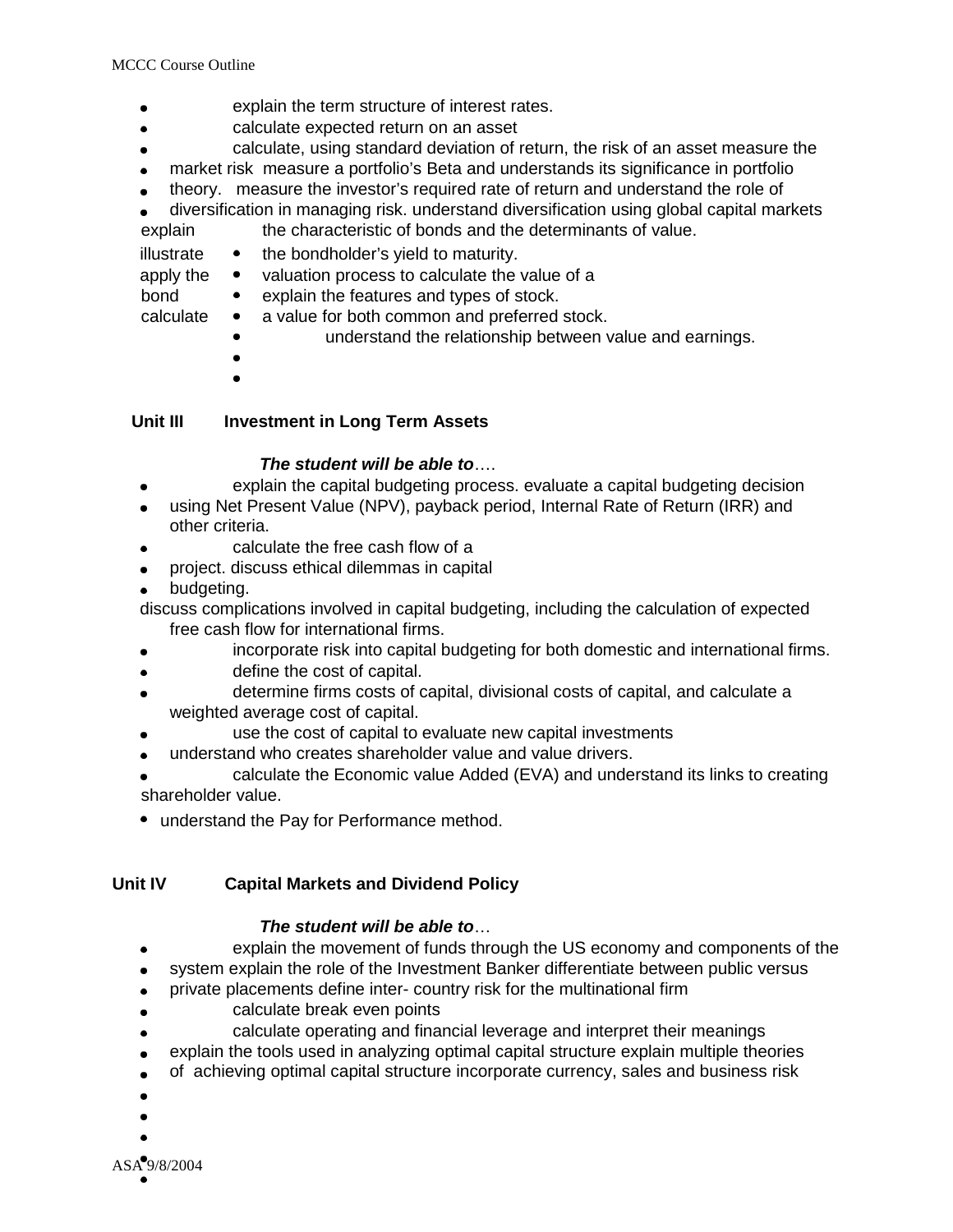into analysis of capital structure explain dividend payment procedures and how dividend payment affects stock prices. explain stock splits and repurchases analyze the decision of dividend payment versus profit retention

# **Unit V Working Capital Management**

# *The student will be able to ….*

- estimate the cost of short term  $\bullet$
- credit. define the sources of short term
- credit.
- determine the appropriate level of working capital. define liquidity
- and list liquid assets. explain why a company holds cash. explain the
- objectives of cash management and the decisions involved apply the  $\bullet$
- decision making process to Cash, Marketable Securities, Accounts
- Receivable and Inventory Management.
- analyze the risk involved in futures, options, and currency swaps.
- incorporate tools for currency risk protection.

# **Unit VI Corporate Re-Structuring**

### **The student will be able to ….**

- explain a mergers' impact on
- value determine a firm's value analyze the
- financial impact of a divestiture calculate a
- lease versus buy decision **Evaluation of student learning.**

Students may be evaluated based upon the following:

- 15% Exam #1 Unit I
- 15% Exam #2 Unit II
- 15% Exam #3 Unit III
- 15% Exam #4 Unit IV
- $-15% Exam #5$  Units V and VI
- 15% Quizzes
- 10% Project

Full and engaged attendance is expected and will be factored into the final grade. A half letter grade will be lowered for every three absences. Students are solely responsible for all content and announcements covered in their absence as well as acquiring distributed material. Students are also expected to arrive on time to class and are responsible for removal of any distractions (pagers, cell phones, side conversations, etc).

### **Academic Integrity Statement**